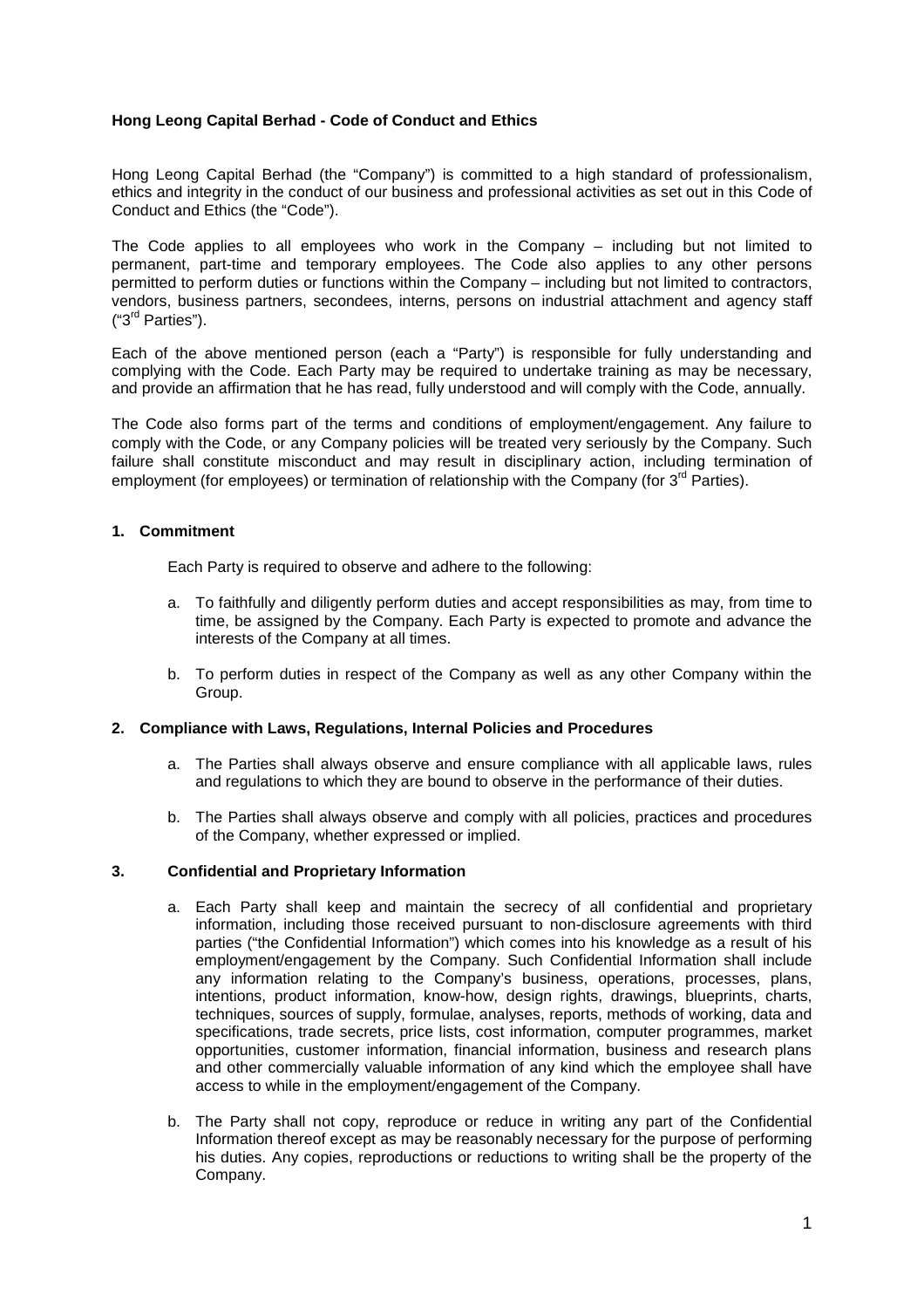- c. The Party shall apply thereto no lesser security measures and degree of care to protect the confidentiality and secrecy of the Confidential Information, than those which he would apply to his own personal propriety information.
- d. The Party shall not at any time either during his employment/engagement or after he ceases to be in the employment/engagement of the Company, use for himself or disclose to other parties or cause to be published any part of the Confidential Information without the prior consent of the Company.
- e. The Party shall deliver to the Company, upon leaving his employment/engagement for any reason whatsoever and/or any time the Company may so request, all such Confidential Information and other property constituting or relating to the employee's work for the Company.
- f. If the Party is found to have divulged or have caused to divulge or to have failed to use his best endeavours to prevent the publication or disclosure of such Confidential Information, the Group or Company reserves the right to terminate the contract of employment/engagement forthwith without notice and/or to take the appropriate legal action against the defaulting Party.
- g. Any Party who receives a subpoena or other requests seeking disclosure of Company information is to contact his immediate superior (for employees) or the Company (for  $3^{rd}$ Parties) for guidance.

### **4. Intellectual Property**

- a. Any invention, improvement, literary rights, copyrights, trademarks, patents and/or new discoveries ("the Intellectual Property") which originates from or is conceived by the employee, whether alone or with any person or persons while in the employment of the Company, which relates either directly or indirectly to the Company, shall belong to and be the absolute property of the Company.
- b. The Party shall promptly disclose to the Company all such Intellectual Property made by him alone or with any person or persons and shall hold them in trust for the Company.
- c. The Party shall assign and hereby agrees to assign to the Company any and all rights to the Intellectual Property, as and when directed by the Company and further agrees that the Company and its successors and/or assigns shall have the absolute right to use experimentally or commercially the Intellectual Property or any part thereof.
- d. The Party shall at the request and expense of the Company do all things necessary or desirable to substantiate the rights of the Company as mentioned here.
- e. This provision shall not apply to any invention for which no equipment, supplies, facilities, know-how or trade secret information of the Company was used and which was developed entirely on the Party's personal time and which does not relate to the business of the Company, directly or indirectly, or the Company's actual or demonstrated anticipated research and/or development, or which does not result from the work performed by the Party for the Company.

# **5. Usage of Company E-Mail Facility**

a. The Company maintains and provides an electronic mail (e-mail) system ("Company E-Mail System") to assist in the conduct of business within the Company. The use of the Company E-Mail System is reserved solely for the conduct of business at the Company. It may not be used for personal business including but not limited to the soliciting or proselytizing of commercial ventures, religious or political causes, outside organisations or other non-job-related solicitations.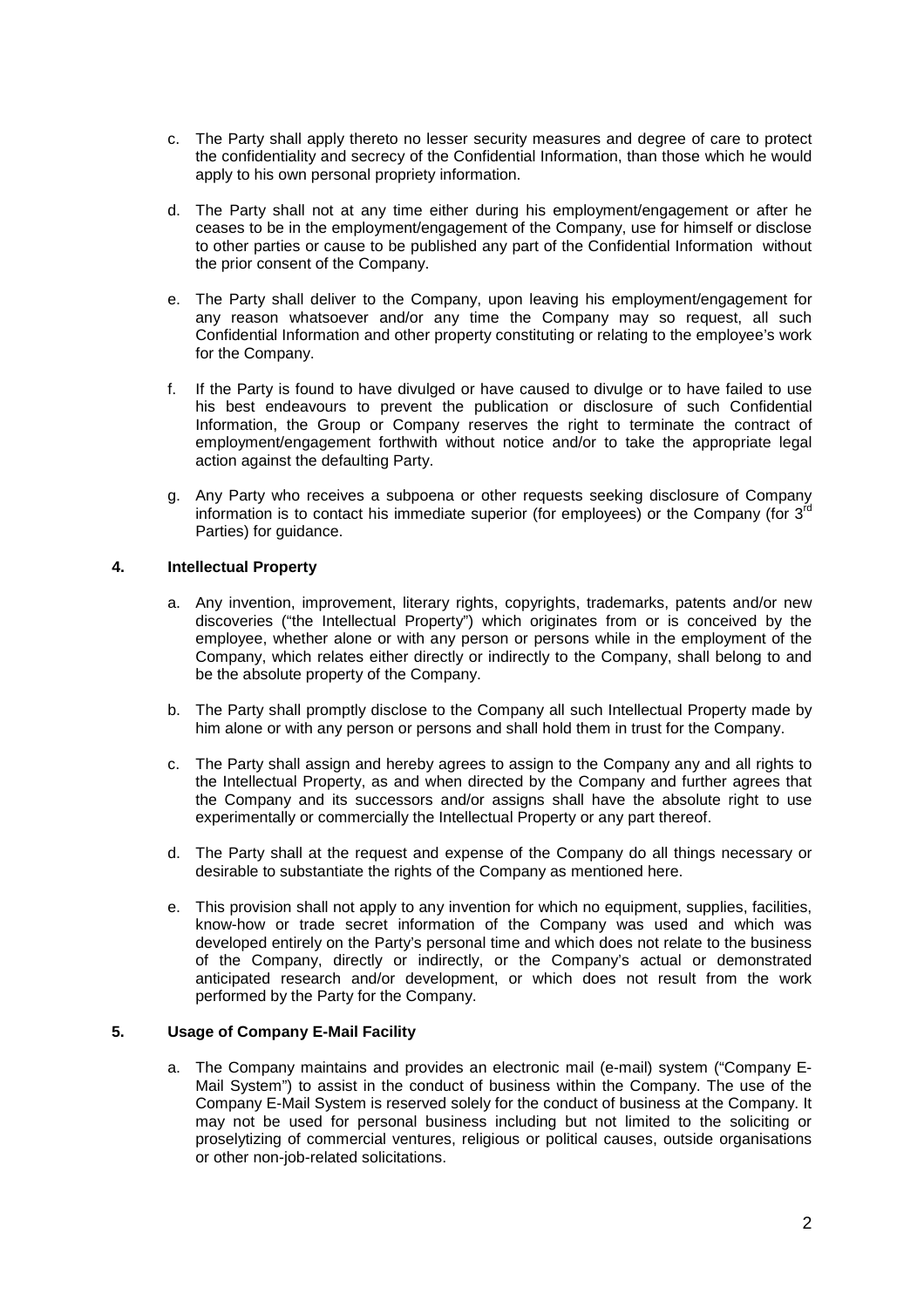- b. All messages composed, sent, or received on the Company E-Mail System are and remain the property of the Company. The Company reserves and intends to exercise the right to review, audit, intercept, access and disclose all messages created, received or sent over the Company E-Mail System for any purpose.
- c. Each Party must handle e-mail as private and direct communication between the sender and the recipient. Notwithstanding the Company's right to retrieve and read any e-mail messages, such messages should be treated as confidential by other Parties and accessed only by the intended recipient. Parties are not authorised to gain access, retrieve or read any e-mail messages not intended for them unless with the permission of the recipient.
- d. The Company E-Mail System shall not be used to send or forward any information on the Company's or the Group's customer, business, operations, policies, notifications or circular intended for internal use to any party outside the Company via e-mail without the prior approval from head of department (for employees) or the Company (for  $3<sup>rd</sup>$  Parties).
- e. The Company E-Mail System must not be used to create any offensive or disruptive messages i.e. any messages which contain sexual implications, racial slurs, genderspecific comments, or any other comment that offensively addresses someone's age, sexual orientation, religious or political beliefs, national origin or disability.
- f. Any Party who discovers a violation of the e-mail usage policy shall notify his or her superior (for employees) or the Company (for 3<sup>rd</sup> Parties) immediately.
- g. Illegal Software Parties are prohibited to install, load or download any illegal software into the Company's personal computers.

### **6. Parties's Use of Social Media**

a. All Parties must always be aware that all Company personnel are always viewed as ambassadors of the Hong Leong brand, credible spokespersons of the Company and technical/industry experts.

Thus, at all times no member of the Company shall approve or support any action or activity that in any way brings the organisation into ill repute or create negative publicity for the organisation. As an ambassador of the Group, staff must consistently act with honesty and integrity and be mindful of the implications of their actions or activity on the Company.

- b. Parties are expected to maintain the same high standards of conduct and behaviour online as would be expected elsewhere and/or outlined in the Code. This includes but not limited to:
	- being apolitical and professional
	- behaving with respect and courtesy, and without harassment
	- dealing appropriately with information, recognising that some information needs to remain confidential
	- being sensitive to the diversity of Malaysia
	- taking reasonable steps to avoid conflicts of interest

# **7. Press Release and Public Statement**

a. No Party is authorised to make any public statement, either orally or in writing or in any form, on the internal policies, financial information, internal affairs or corporate affairs of the Company or circulate any such statement made either by him or anyone else to the media or public except with the approval of the Company's GMD/President, and in case of matters concerning the Hong Leong Group, with the prior approval of the President; or in accordance with item (b) below.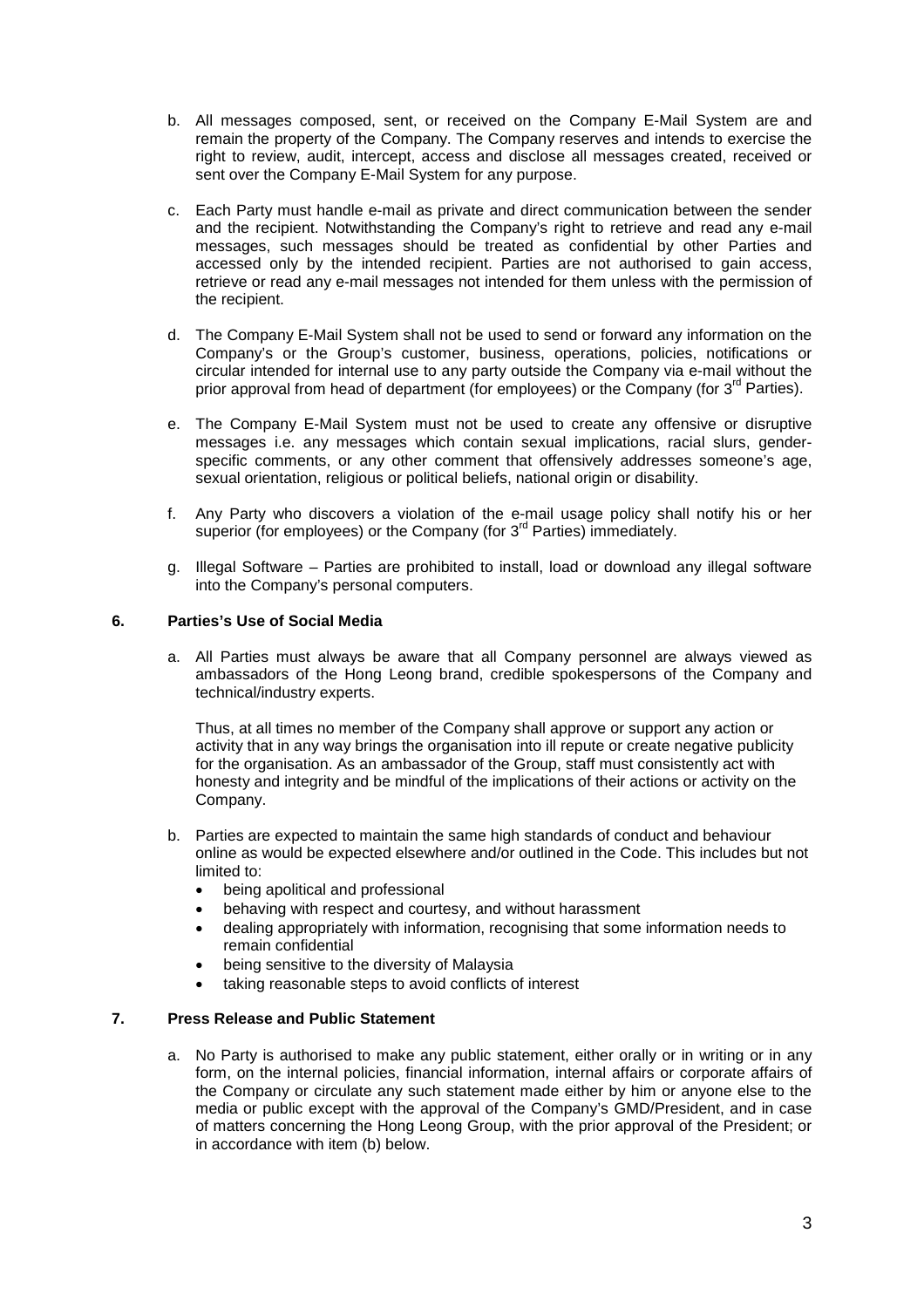- b. Only the head of departments or units responsible for sales, marketing, customer services, public relationship or other similar functions, GMD or President, and senior executive with the explicit approval of the GMD or President for specific topics of interest, and the Chairman's appointed spokesperson for Group concerns are authorised to make or release any statements on the Company to the media or the public, provided that they are for the purpose of communicating sales, marketing, customer services or public relationship and related information in accordance with the existing Company's policies on such matters with the prior approval of the GMD/President.
- c. A Party shall inform the GMD and President or the Group Corporate Affairs & PR Department if he is approached by a member of the media to comment on any matters pertaining to the Company.

#### **8. Public Appearance as a Guest Speaker**

- a. No Party of the Company is allowed to participate as a speaker in talks, seminars, conferences that are not organised by the Company without the prior approval of his GMD/President.
- b. When applying for approval from his GMD/President, the Party concerned is required to submit the intents and contents (or full text, if otherwise requested) of his talk or speech to be delivered for consideration and approval.
- c. Unless otherwise authorised, the Party shall in no circumstance, disclose, divulge or implicate any confidential information pertaining to the Company's business, operations and policies.

### **9. Restraint and Conflict of Interest**

Each Party shall devote his whole time, attention, energy, and skill solely to the business of the Company and shall not be concerned or interested directly or indirectly in any business or work other than of the Company. Without the written approval or permission of the Company (approval should be granted only where the interest of the Company is not prejudiced), no Party is allowed, during the period of the Party's employment with the Company:

- a. To take up employment, whether paid or unpaid, of another employer; or
- b. To engage or concern himself or be interested in any other business, whether or not the business belongs to him or to any member of his family or any other person or corporation; or
- c. To have proprietary or pecuniary interest in the business of any other company, firm or individual, business of which is in whole or in part similar to any trade or business carried on by the Company; or
- d. To trade with any company or firm in which the Party or his family or any other members of the staff are interested directly or indirectly; or
- e. To have any outside interest which is in direct conflict with the business of the Company in which the Party manages.
- f. To allow any conflict of interest, bias or undue influence of others to override business and professional judgement. Every Party must not be influenced by friendship or association in performing his or her role.

Any Party found to be so employed, engaged, invested, traded, concerned or interested in business will be regarded to have wilfully breached a condition of employment and the Company reserves the right to terminate the contract of employment forthwith without notice or to take other action as the Company deems fit.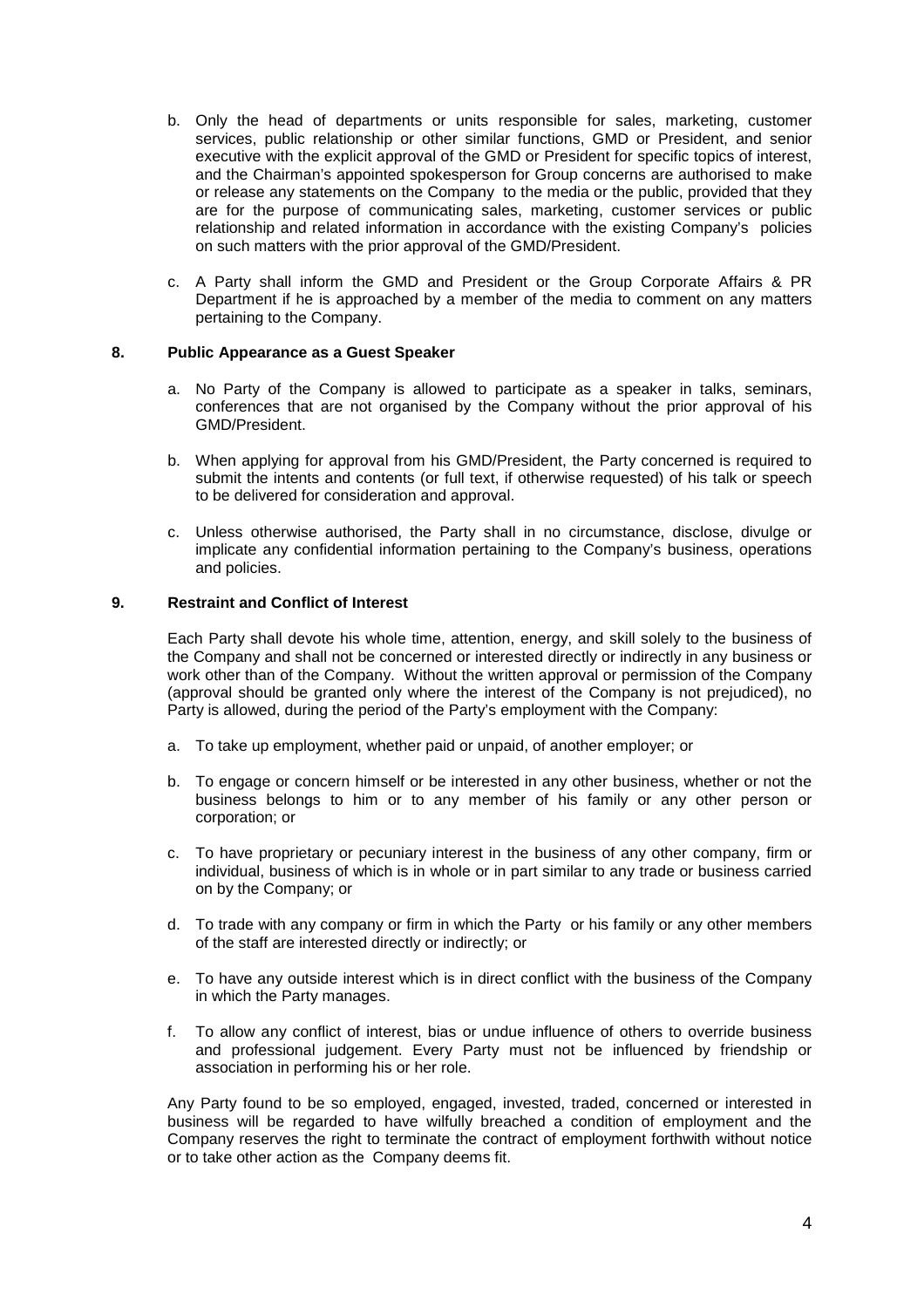### **10. Bribery and Corruption**

- a. Parties shall not in any manner offer or receive an offer of graft or a bribe for his own benefit or for any other person(s), with intent to influence his conduct in relation to the Company's affairs.
- b. Parties must at all times comply with local anti-bribery and corruption laws and regulations. In Malaysia, the main legislation is the Malaysian Anti-Corruption Commission Act 2009.
- c. Any Party found to have committed such an act shall be subject to disciplinary action which may include dismissal. Severe penalties, including heavy fines and imprisonment, can be applied to any person found guilty of bribery or corruption.
- d. All Parties must promptly declare any gift or entertainment which they give or receive and all employees are strictly prohibited from giving or receiving a gift or entertainment which is, or which appears to be inappropriate or excessive, taking into account all relevant facts and circumstances.

#### **11. Abuse of Power**

- a. All Parties are not to use their position to influence other employees, current and potential customers or business partners of the Company to act in their personal interest or in the interest of anyone other than themselves and the Company.
- b. All Parties are not allowed to use the Company's name or facilities, their position and/or connection with the Company to gain personal advantage and preferential treatment or to engage in activities or unethical arrangements for personal or mutual gains.

### **12. Employee Behaviour**

- a. All Parties are expected to conduct themselves professionally and in accordance with accepted standards of behaviour in Malaysia.
- b. Use of abusive language and physical violence will not be tolerated.
- c. Any Party who is detained in police custody, whether on a criminal charge or otherwise, shall inform the situation to the Company.

## **13. Personal Finances**

- a. Any improper handling by a Party of his personal finances could undermine his credibility and the reputation of the Company. It could also cause others to question his decisionmaking on the job or task that he is handling. Therefore, the Party must handle his personal finances responsibly, with integrity, and in compliance with all relevant laws and regulations. He must not promote or participate in illegal financing schemes, tontine schemes (kootu funds) and otherwise carry on illegal activities for his own personal gain or the gain of others.
- b. The Company reserves the right to carry out checks of a Party's past, as well as present financial activities and patterns. Where a Party fails to fulfil his financial obligations as and when they fall due or has been the subject of a judgement debt which is unsatisfied, either in whole or in part, the Company may take appropriate action, including:
	- Removing the Party from certain positions or roles e.g. position of authority, cash handling, etc; and
	- Termination of employment if the Party is declared bankrupt and is no longer suitable to be employed by the Company.